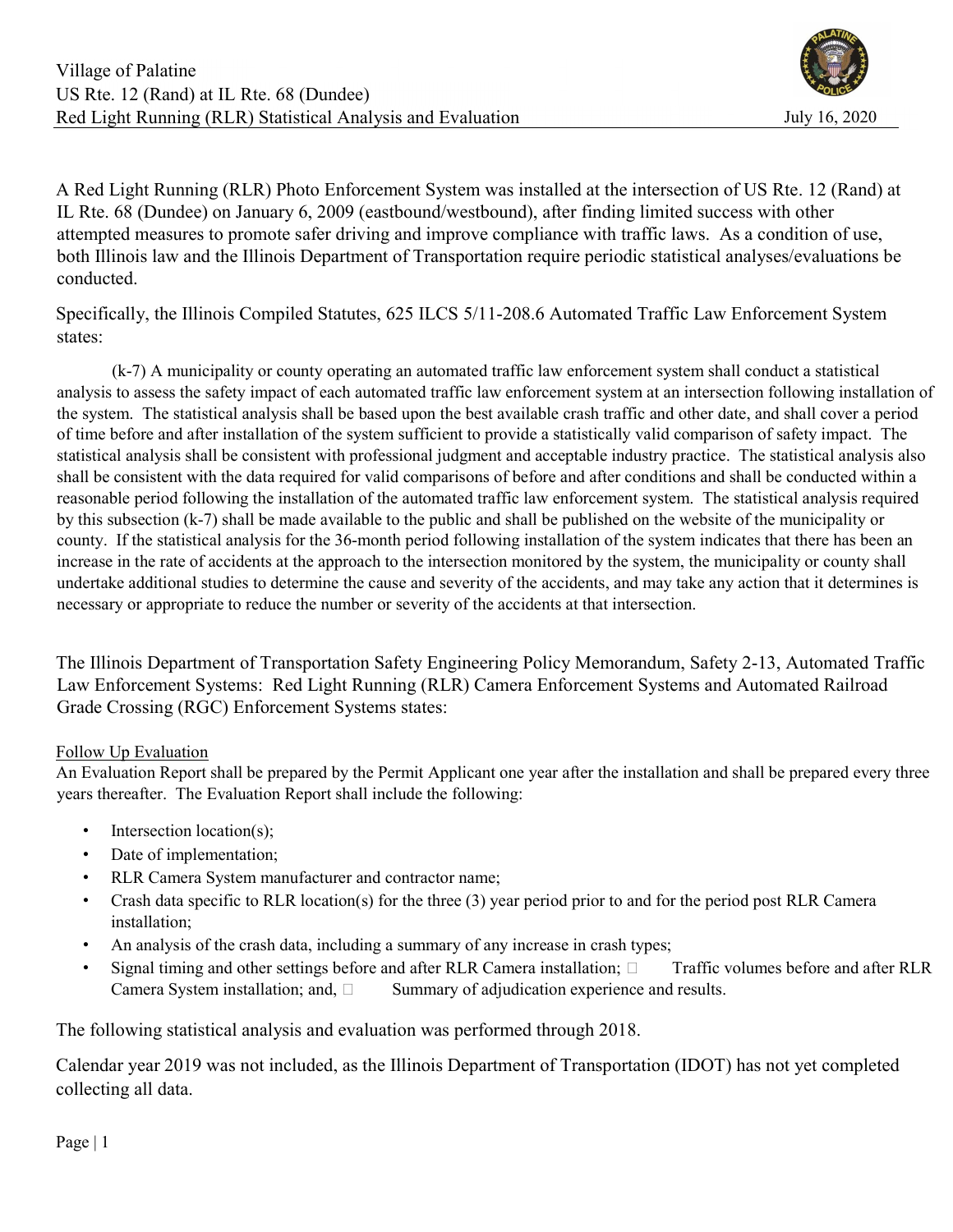

# US Rte. 12 (Rand) at IL Rte. 68 (Dundee) Palatine, IL

- RLR Photo Enforcement System monitors violations occurring on the eastbound/westbound approaches of the intersection
- RLR Photo Enforcement System installed: January 6, 2009
- Traffic signal timing strictly adheres to the guidelines for timing of clearances established by the Illinois Department of Transportation (IDOT), in accordance with the MUTCD standards. Neither the Village nor the Vendor has access to or influence over the establishment of signal timings. Both entities understand that tampering with these timings would be a safety violation with significant consequences.



US Rte. 12 (Rand) at IL Rte. 68 (Dundee), Northwest bound Approach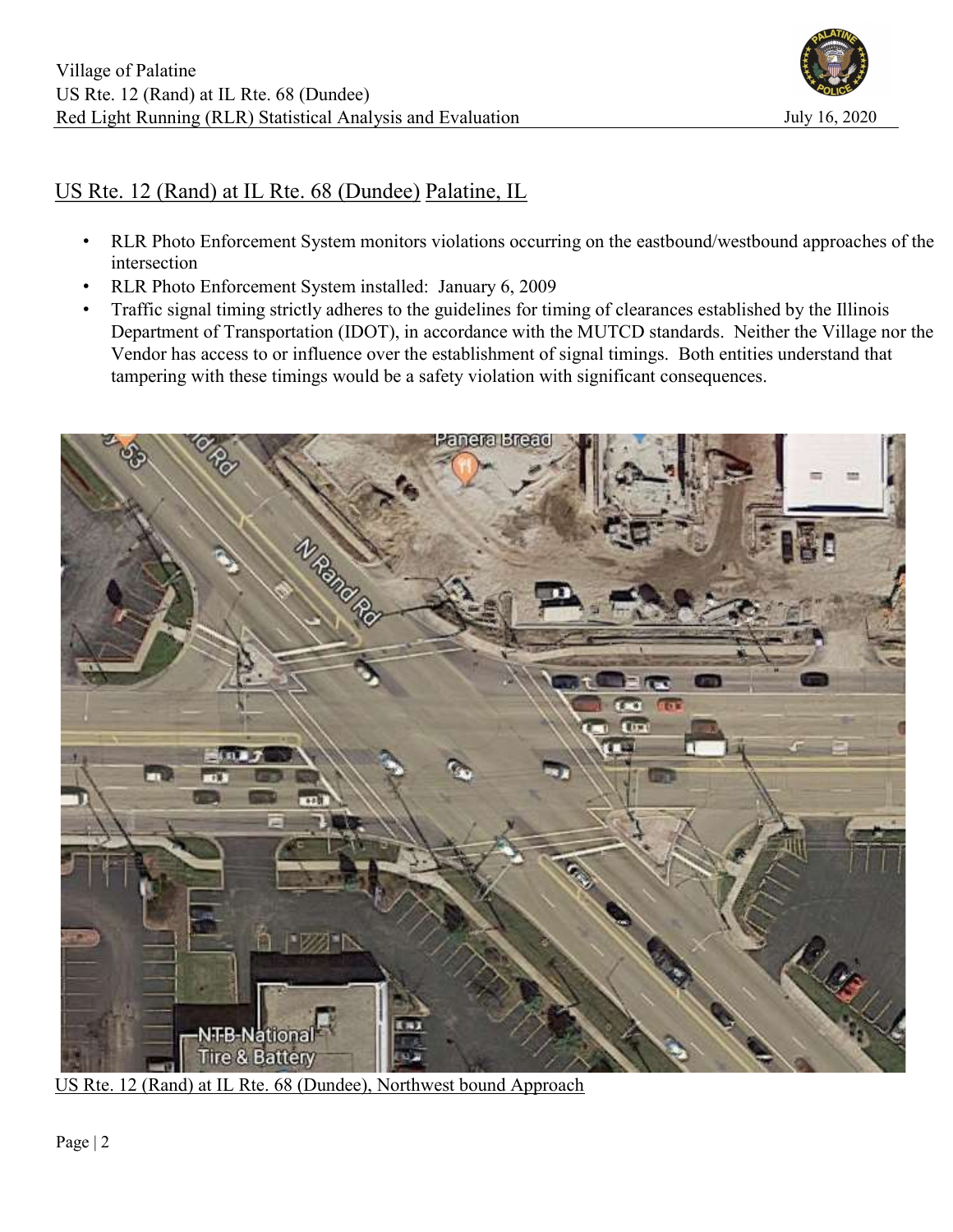



US Rte. 12 (Rand) at IL Rte. 68 (Dundee), Southeast bound Approach



US Rte. 12 (Rand) at IL Rte. 68 (Dundee), Eastbound Approach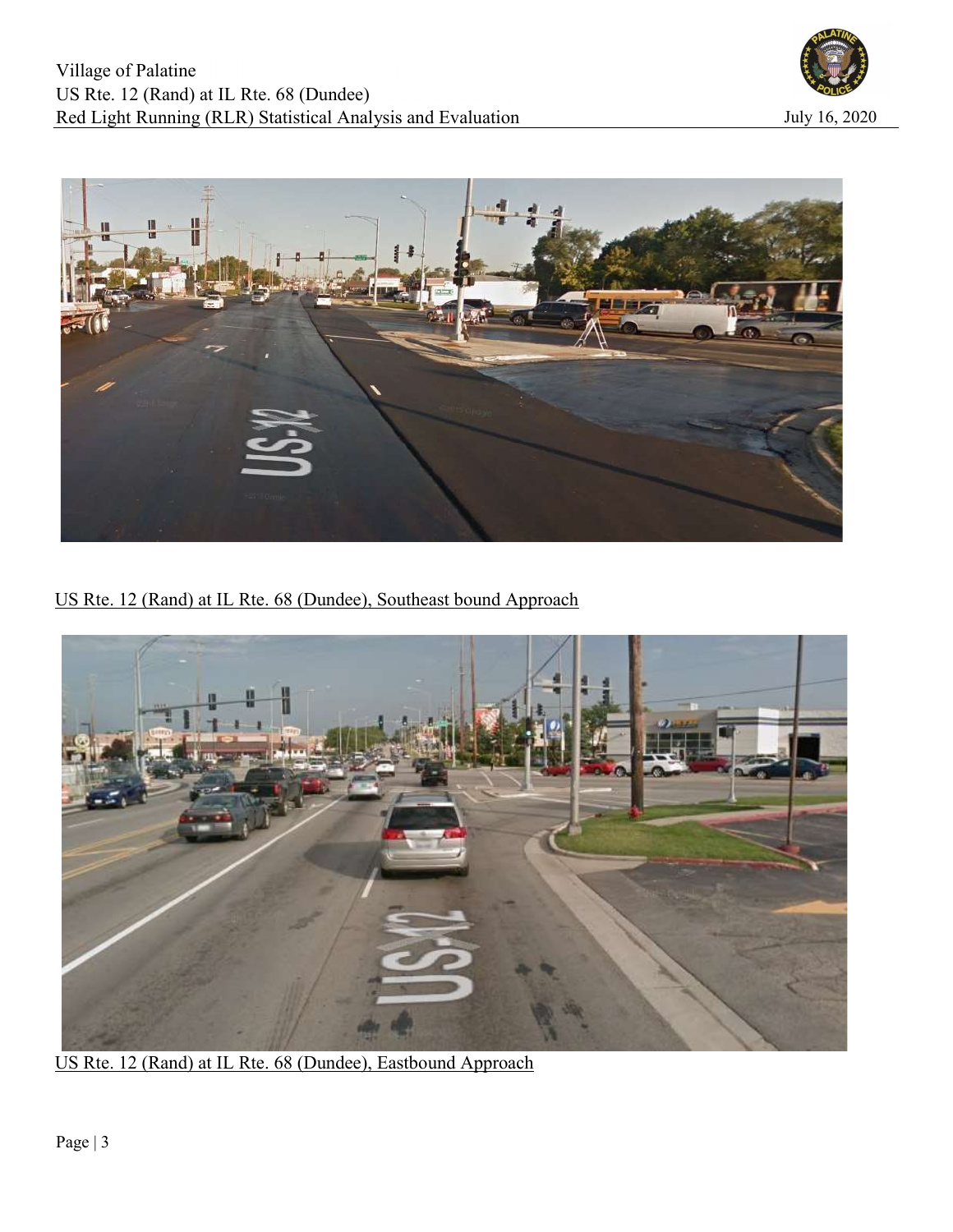



US Rte. 12 (Rand) at IL Rte. 68 (Dundee), Westbound Approach



Average Daily Traffic

Page | 4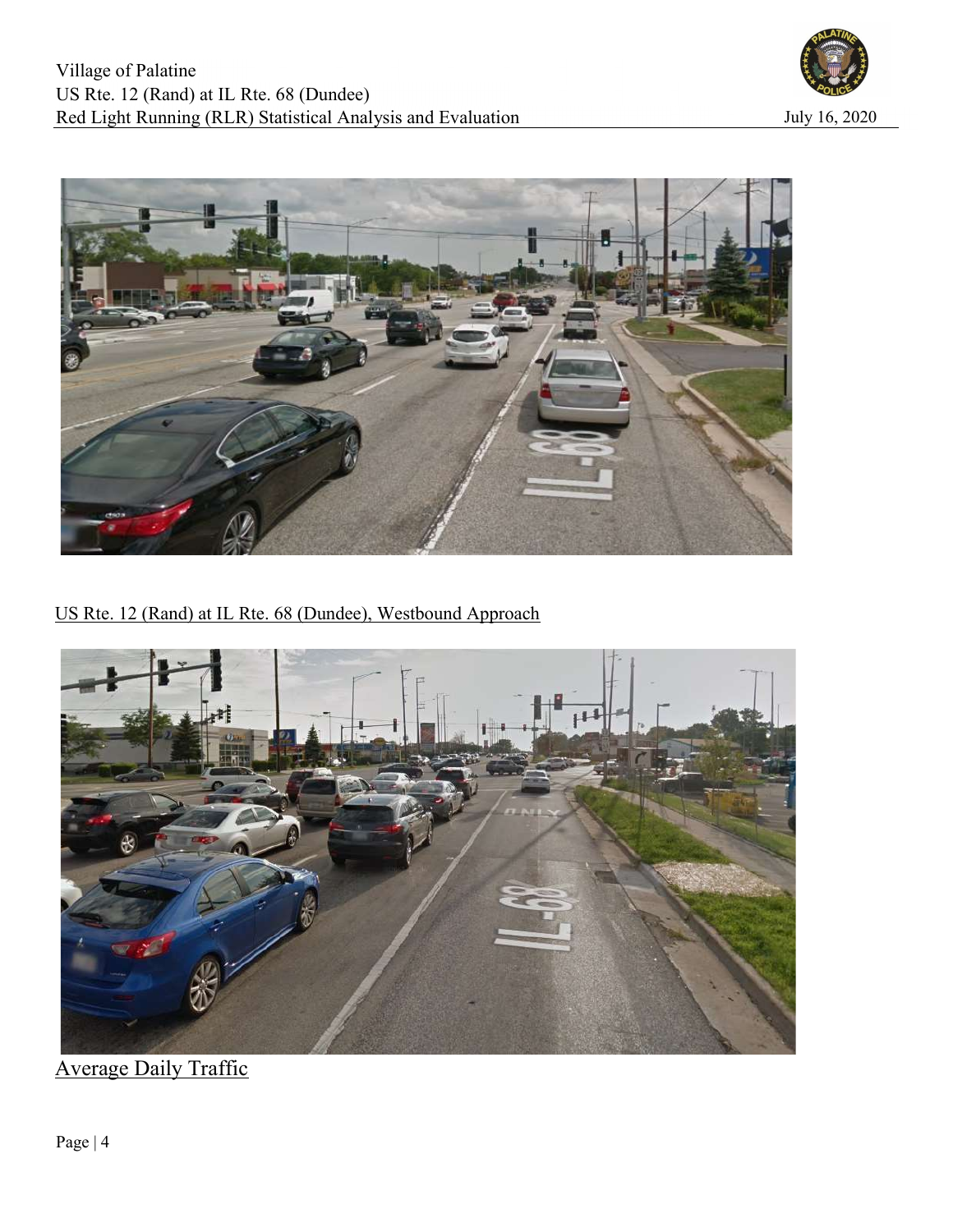

Data was obtained from the Illinois Department of Transportation's website www.gettingaroundillinois.com.

US Rte. 12 (Rand) at IL Rte. 68 (Dundee) (Northwest bound)

- $36,700 (2009)$
- $33,300 (2011)$
- $\cdot$  33,100 (2003)
- 29,300 (2015)
- 28,700 (2017)

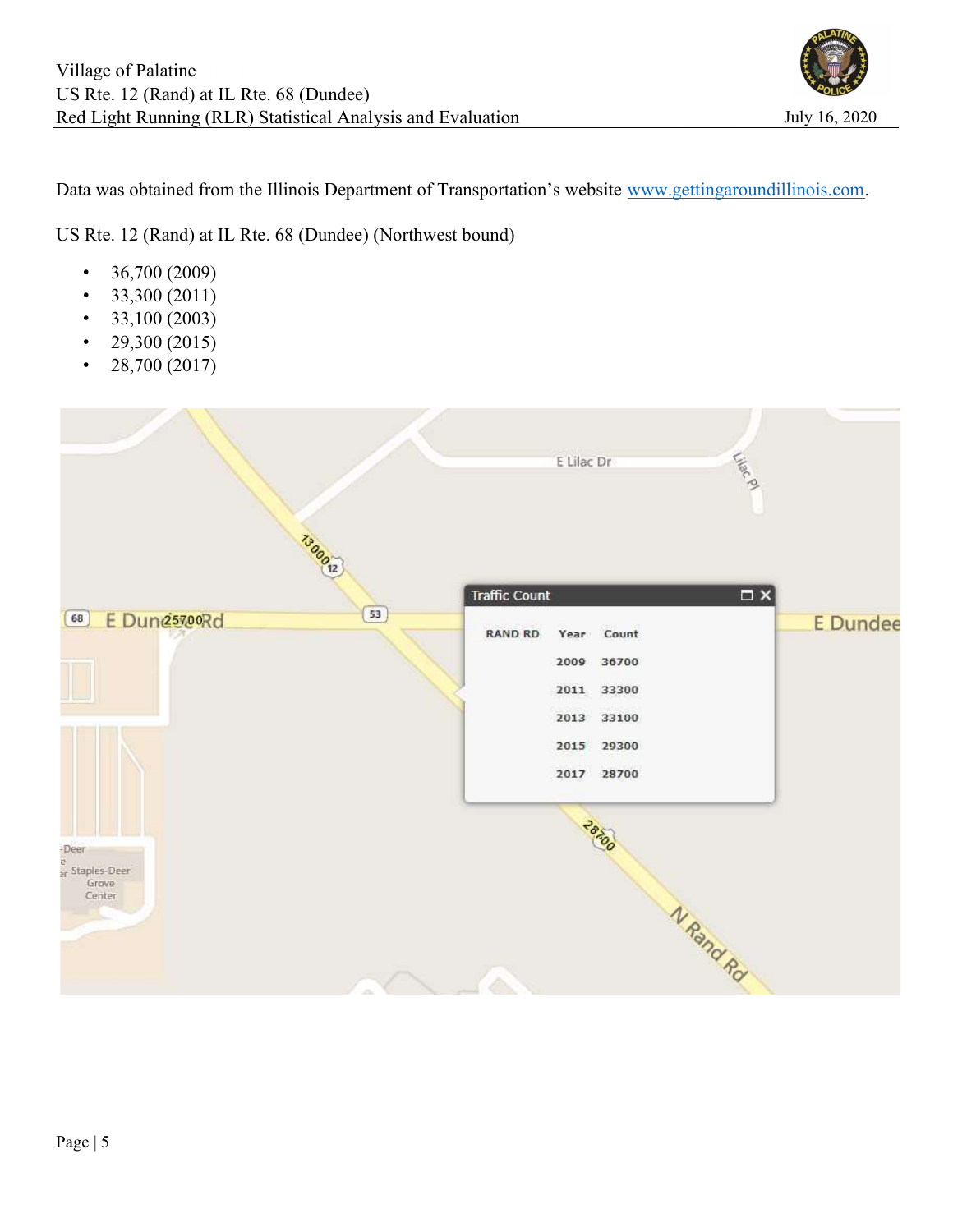

## Average Daily Traffic (continued)

Data was obtained from the Illinois Department of Transportation's website www.gettingaroundillinois.com.

US Rte. 12 (Rand) at IL Rte. 68 (Dundee) (Southeast bound)

- $\cdot$  35,100 (2009)
- $30,300 (2011)$
- $30,500 (2013)$
- $27,300 (2015)$
- $13,000 (2017)$

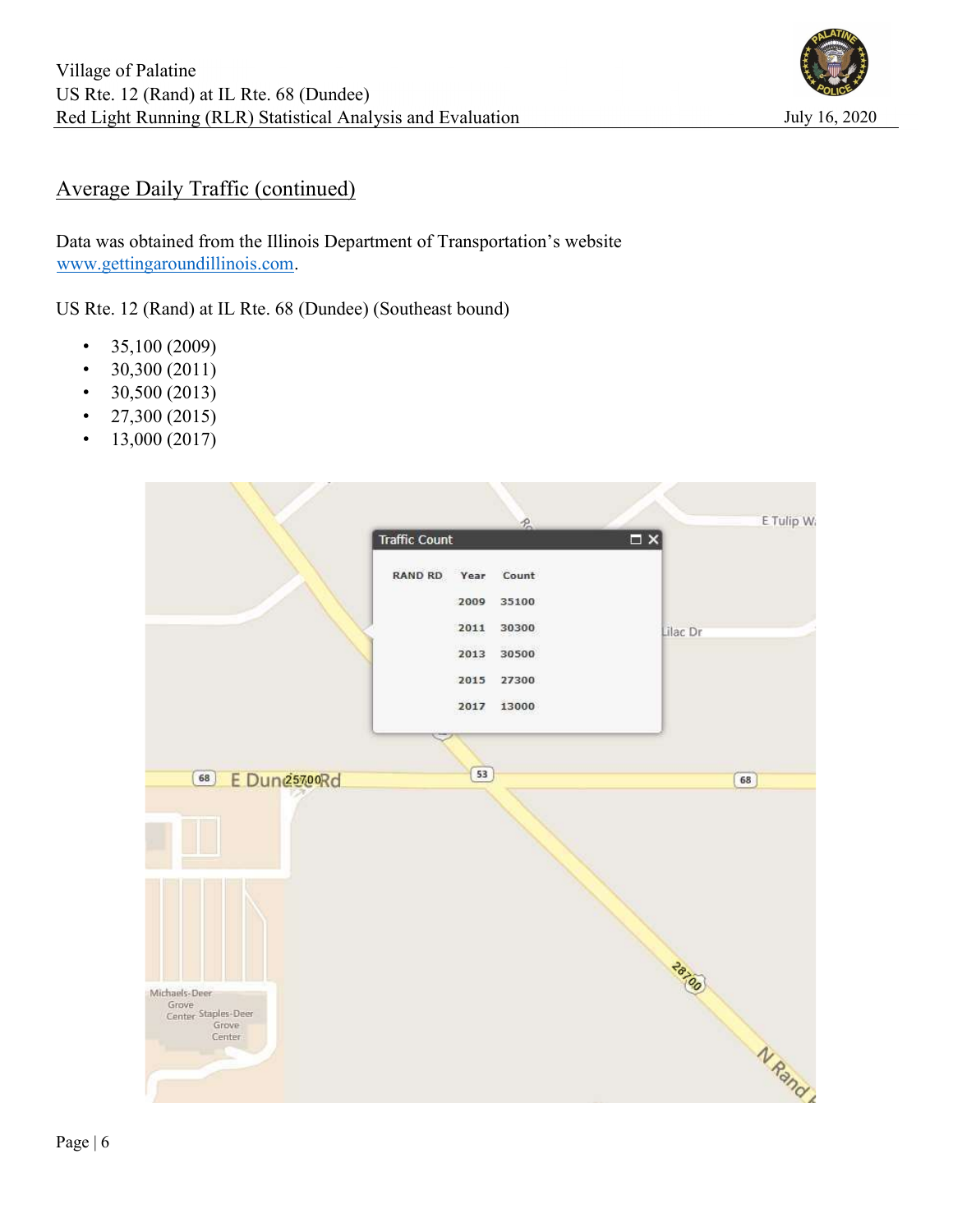

## Average Daily Traffic (continued)

Data was obtained from the Illinois Department of Transportation's website www.gettingaroundillinois.com.

US Rte. 12 (Rand) at IL Rte. 68 (Dundee) (Eastbound)

- 29,100 (2009)
- $25,700 (2011)$
- 28,000 (2013)
- $25,300 (2015)$
- $25,700 (2017)$

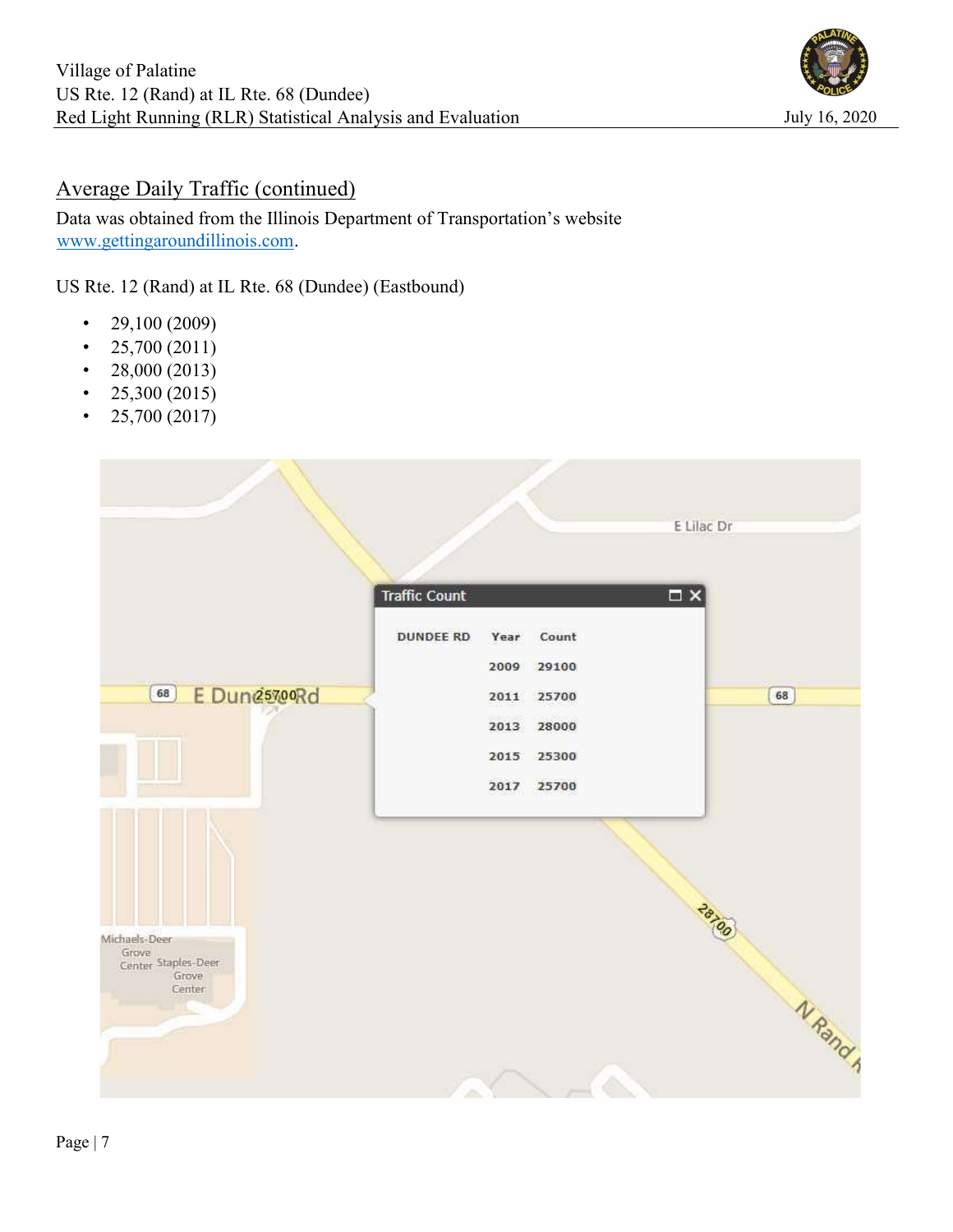

## Average Daily Traffic (continued)

Data was obtained from the Illinois Department of Transportation's website www.gettingaroundillinois.com.

US Rte. 12 (Rand) at IL Rte. 68 (Dundee) (Westbound)

- $\cdot$  37,000 (2009)
- $28,800(2011)$
- 28,000 (2013)
- 24,300 (2015)
- 24,400 (2017)

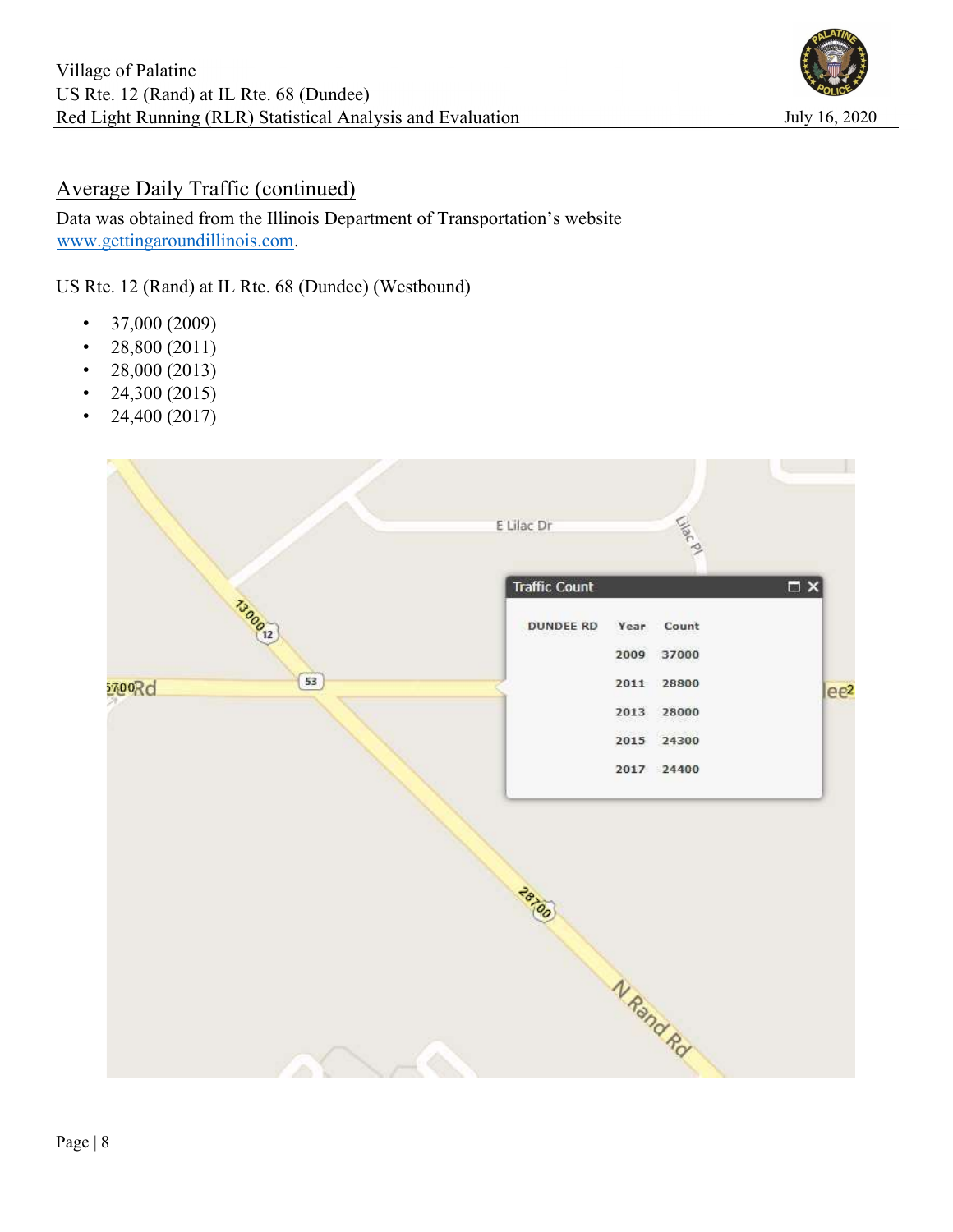# Adjudication Experience

RLR camera violations are contested and adjudicated through an administrative hearing conducted each month. Adjudication data for the Village's Automated Enforcement Program is shown below in Table 1. Data compiled is not intersection specific, rather totals for the program as a whole.

| VILLAGE OF PALATINE ADJUDICATION FOR |               |                   |  |  |  |  |  |  |  |
|--------------------------------------|---------------|-------------------|--|--|--|--|--|--|--|
| AUTOMATED PHOTO ENFORCEMENT PROGRAM* |               |                   |  |  |  |  |  |  |  |
| YEAR /TOTALS                         | <b>LIABLE</b> | <b>NOT LIABLE</b> |  |  |  |  |  |  |  |
| 2008                                 | 237           | 29                |  |  |  |  |  |  |  |
| 2009                                 | 1,226         | 139               |  |  |  |  |  |  |  |
| 2010                                 | 389           | 65                |  |  |  |  |  |  |  |
| 2011                                 | 329           | 74                |  |  |  |  |  |  |  |
| 2012                                 | 887           | 183               |  |  |  |  |  |  |  |
| 2013                                 | 718           | 114               |  |  |  |  |  |  |  |
| 2014                                 | 749           | 151               |  |  |  |  |  |  |  |
| 2015                                 | 518           | 90                |  |  |  |  |  |  |  |
| 2016                                 | 550           | 107               |  |  |  |  |  |  |  |
| 2017                                 | 581           | 118               |  |  |  |  |  |  |  |
| 2018                                 | 423           | 103               |  |  |  |  |  |  |  |
| 2019                                 | 433           | 66                |  |  |  |  |  |  |  |
| 2020**                               | 106           | 26                |  |  |  |  |  |  |  |
| PROGRAM TO DATE TOTAL:               | 7,146         | 1,265             |  |  |  |  |  |  |  |

 \*Adjudication totals include contested violations for entire program (all RLR cameras). \*\*2020 totals through June 2020

## Table 1

The high-quality video footage and photographic evidence produced by the enforcement system is a contributing factor in a majority of the contested RLR violations being upheld by the Hearing Officer. The police officers assigned to review and approve/reject potential violations are vigilant in applying the same officer discretion and criteria they would if issuing an in-person citation, resulting in only highly prosecutable violations being mailed out.

Crash History and Analysis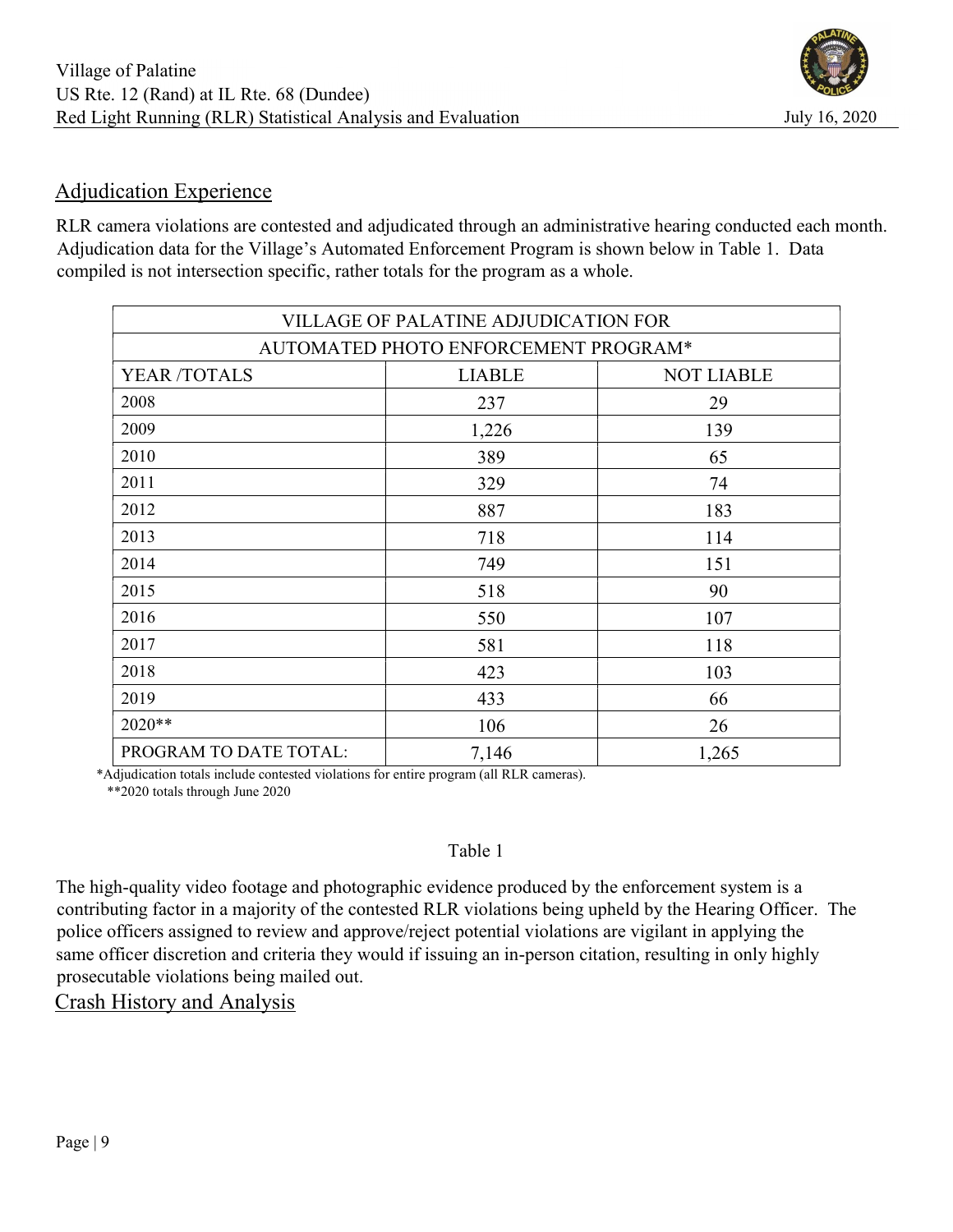

 $\Box$  Table 2 includes crash data obtained from the Illinois Department of Transportation, detailing angle, turning, rear-end, and other type crashes occurring at the intersection pre/post RLR Photo Enforcement System installation.

|                | Crashes         |       |                            |         |                |       |                        |      |      |  |
|----------------|-----------------|-------|----------------------------|---------|----------------|-------|------------------------|------|------|--|
|                | Rear-End $%$ of |       | Angle $% of$               |         | Turning $% of$ |       | Other $\frac{6}{6}$ of |      |      |  |
|                | Total)          |       | Total)<br>Total)<br>Total) |         |                | Total |                        |      |      |  |
| 2006           | 41              | 73.2% | 0                          | $0.0\%$ | 12             | 21.4% | 3                      | 5.3% | 56   |  |
| 2007           | 51              | 68.0% | 4                          | 5.3%    | 14             | 18.7% | 6                      | 8.0% | 75   |  |
| 2008           | 37              | 66.1% |                            | $1.8\%$ | 15             | 26.8% | 3                      | 5.3% | 56   |  |
| Total:         | 129             | 69.0% |                            | 2.7%    | 41             | 21.9% | 12                     | 6.4% | 187  |  |
| 2006-2008 Avg: | 43.0            |       | 1.7                        |         | 13.7           |       |                        | 4.0  | 62.3 |  |

### ALL INTERSECTION APPROACHES

| RLR Camera Installation: January 6, 2009 |      |       |                    |         |    |       |                  |         |     |  |  |
|------------------------------------------|------|-------|--------------------|---------|----|-------|------------------|---------|-----|--|--|
| 2009                                     | 42   | 68.8% |                    | 1.6%    | 12 | 19.7% | 6                | 9.8%    | 61  |  |  |
|                                          |      |       |                    |         |    |       |                  |         |     |  |  |
| 2010                                     | 31   | 73.8% | $\mathbf{0}$       | $0.0\%$ | 8  | 19.0% | 3                | 7.1%    | 42  |  |  |
| 2011                                     | 25   | 73.5% | $\boldsymbol{0}$   | $0.0\%$ | 9  | 26.5% | $\boldsymbol{0}$ | $0.0\%$ | 34  |  |  |
| 2012                                     | 20   | 62.5% | $\boldsymbol{0}$   | $0.0\%$ | 9  | 28.1% | 3                | 9.4%    | 32  |  |  |
| 2013                                     | 14   | 66.7% | $\mathbf{0}$       | $0.0\%$ | 7  | 33.3% | $\boldsymbol{0}$ | $0.0\%$ | 21  |  |  |
| 2014                                     | 10   | 52.6% | $\boldsymbol{0}$   | $0.0\%$ | 8  | 42.1% | 1                | 5.3%    | 19  |  |  |
| 2015                                     | 20   | 69.0% | $\boldsymbol{0}$   | $0.0\%$ | 9  | 31.0% | $\mathbf{0}$     | $0.0\%$ | 29  |  |  |
| 2016                                     | 12   | 52.2% | $\mathbf{0}$       | $0.0\%$ | 9  | 39.1% | 2                | 8.7%    | 23  |  |  |
| 2017                                     | 14   | 45.2% | $\boldsymbol{0}$   | $0.0\%$ | 16 | 51.6% | 1                | 3.2%    | 31  |  |  |
| 2018                                     | 11   | 37.9% | $\mathbf{0}$       | $0.0\%$ | 18 | 62.1% | $\mathbf{0}$     | $0.0\%$ | 29  |  |  |
| Total:                                   | 157  | 60.4% | $\boldsymbol{0}$   | $0.0\%$ | 93 | 35.8% | 10               | 3.8%    | 260 |  |  |
| 2010-2018 Avg:                           | 17.4 |       | 0.0<br>10.3<br>1.1 |         |    | 28.9  |                  |         |     |  |  |

Other indicates the following: Pedestrian, Pedal Cyclist, Fixed Object, Sideswipe, Head-On and Unknown

#### Table 2

DISCLAIMER: The motor vehicle crash data referenced herein was provided by the Illinois Department of Transportation, based upon information derived from multiple sources. Any conclusions drawn from analysis of the aforementioned data are the sole responsibility of the data recipient(s). Additionally, for coding years 2015 to present, the Bureau of Data Collection uses the exact latitude/longitude supplied by the investigating law enforcement agency to locate crashes. Therefore, location data may vary in prior years, since the data prior to 2015 was physically located by bureau personnel. Given the subjective nature of the reporting process, the modifications in the incident locating protocols and the changes to the crash reporting thresholds effective 2009, the Village of Palatine acknowledges the potential for discrepancies in the final conclusions drawn.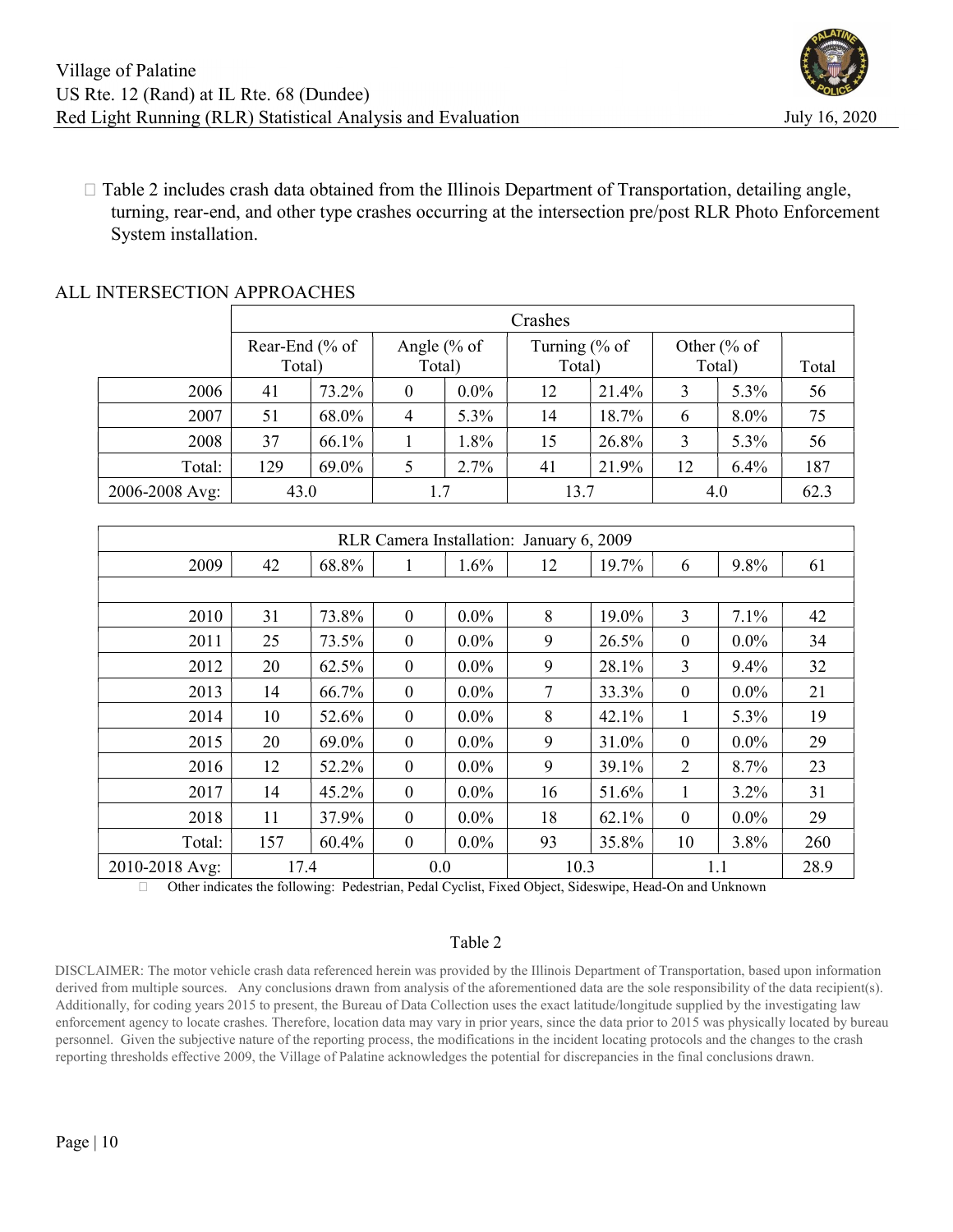## Crash History and Analysis (continued)

 $\Box$  Table 3 includes crash data obtained from the Illinois Department of Transportation, detailing angle, turning, rear-end, and other-type crashes occurring at the intersection on the eastbound/westbound approaches only, pre/post RLR Photo Enforcement System installation.

## EASTBOUND/WESTBOUND APPROACHES ONLY (PHOTO ENFORCED APPROACHES)

|                | Crashes        |        |              |         |                      |       |              |         |      |  |
|----------------|----------------|--------|--------------|---------|----------------------|-------|--------------|---------|------|--|
|                | Rear-End (% of |        | Angle $% of$ |         | Turning (% of Total) |       | Other $% of$ |         |      |  |
|                |                | Total) |              | Total)  |                      |       |              | Total)  |      |  |
| 2006           | 30             | 78.9%  | $\theta$     | $0.0\%$ | 7                    | 18.4% |              | 2.6%    | 38   |  |
| 2007           | 37             | 74.0%  | 2            | $4.0\%$ | 8                    | 16.0% | 3            | $6.0\%$ | 50   |  |
| 2008           | 23             | 63.9%  |              | 2.8%    | 9                    | 25.0% | 3            | 8.3%    | 36   |  |
| Total:         | 90             | 72.6%  | 3            | 2.4%    | 24                   | 19.3% | 7            | 5.6%    | 124  |  |
| 2006-2008 Avg: |                | 30.0   | $1.0\,$      |         | 8.0                  |       | 2.3          |         | 41.3 |  |

| RLR Camera Installation: January 6, 2009 |                |       |                  |         |     |       |                  |         |      |  |
|------------------------------------------|----------------|-------|------------------|---------|-----|-------|------------------|---------|------|--|
| 2009                                     | 27             | 77.1% |                  | 2.8%    | 5   | 14.3% | $\overline{2}$   | 5.7%    | 35   |  |
|                                          |                |       |                  |         |     |       |                  |         |      |  |
| 2010                                     | 12             | 63.1% | $\mathbf{0}$     | $0.0\%$ | 6   | 31.6% |                  | 5.3%    | 19   |  |
| 2011                                     | 16             | 72.7% | $\theta$         | $0.0\%$ | 6   | 27.3% | $\theta$         | $0.0\%$ | 22   |  |
| 2012                                     | 13             | 72.2% | $\boldsymbol{0}$ | $0.0\%$ | 4   | 22.2% | 1                | 5.5%    | 18   |  |
| 2013                                     | 8              | 72.7% | $\boldsymbol{0}$ | $0.0\%$ | 3   | 27.3% | $\boldsymbol{0}$ | $0.0\%$ | 11   |  |
| 2014                                     | $\overline{3}$ | 30.0% | $\mathbf{0}$     | $0.0\%$ | 6   | 60.0% | 1                | 10.0%   | 10   |  |
| 2015                                     | 13             | 72.2% | $\mathbf{0}$     | $0.0\%$ | 5   | 27.8% | $\mathbf{0}$     | $0.0\%$ | 18   |  |
| 2016                                     | 7              | 63.6% | $\boldsymbol{0}$ | $0.0\%$ | 3   | 27.3% | 1                | $9.1\%$ | 11   |  |
| 2017                                     | 5              | 36.7% | $\boldsymbol{0}$ | $0.0\%$ | 8   | 57.1% | 1                | 7.1%    | 14   |  |
| 2018                                     | 6              | 36.3% | $\mathbf{0}$     | $0.0\%$ | 11  | 64.7% | $\theta$         | $0.0\%$ | 17   |  |
| Total:                                   | 83             | 59.3% | $\mathbf{0}$     | $0.0\%$ | 52  | 37.1% | 5                | 3.6%    | 140  |  |
| 2010-2018 Avg:                           | 9.2            |       | 0.0              |         | 5.8 |       | 0.5              |         | 15.5 |  |

Other indicates the following: Pedestrian, Pedal Cyclist, Fixed Object, Sideswipe, Head-On and Unknown

#### Table 3

DISCLAIMER: The motor vehicle crash data referenced herein was provided by the Illinois Department of Transportation, based upon information derived from multiple sources. Any conclusions drawn from analysis of the aforementioned data are the sole responsibility of the data recipient(s). Additionally, for coding years 2015 to present, the Bureau of Data Collection uses the exact latitude/longitude supplied by the investigating law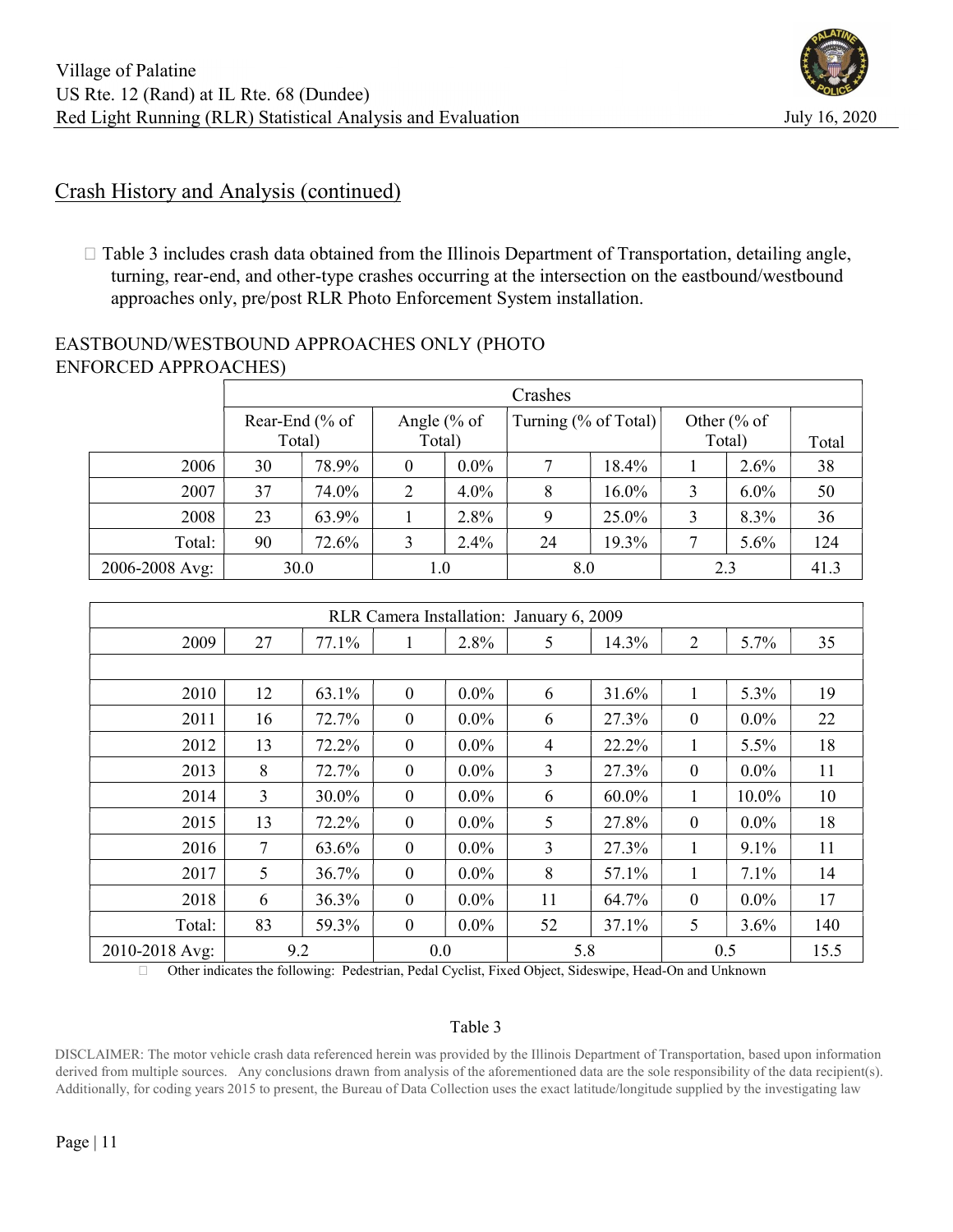

enforcement agency to locate crashes. Therefore, location data may vary in prior years, since the data prior to 2015 was physically located by bureau personnel. Given the subjective nature of the reporting process, the modifications in the incident locating protocols and the changes to the crash reporting thresholds effective 2009, the Village of Palatine acknowledges the potential for discrepancies in the final conclusions drawn.

### Comparison of annual averages shows the total number of crashes decreasing by 53.6% at the intersection for all approaches and by 62.5% on the eastbound and westbound (photo enforced) approaches postcamera installation.

The US Department of Transportation Project Development and Design Manual states that turning, angle or head-on crashes have a number of probable crash causes, to include:

- Large volumes of left /right turns
- Large total intersection volume
- Excessive speed on approaches
- Inadequate traffic control devices
- Poor visibility of signals

A red-light camera does not have the capability of directly influencing the volume of cars traveling through an intersection, the vehicle speeds or the proximity of cars following one another. That is entirely at the discretion of the driver. Red-light cameras can however improve driver compliance with traffic control devices simply by their presence, along with warning signs indicating cameras are in use. The do in face have the capability to "change driver behavior".

Analysis of all available data indicates the Village of Palatine's RLR Photo Enforcement Program has done just that – changed driver behavior – and has made a significant positive impact on traffic safety. The Village feels strongly that continued use of automated enforcement, along with monitoring traffic crash data is necessary to ensure the highest level of traffic safety is achieved.